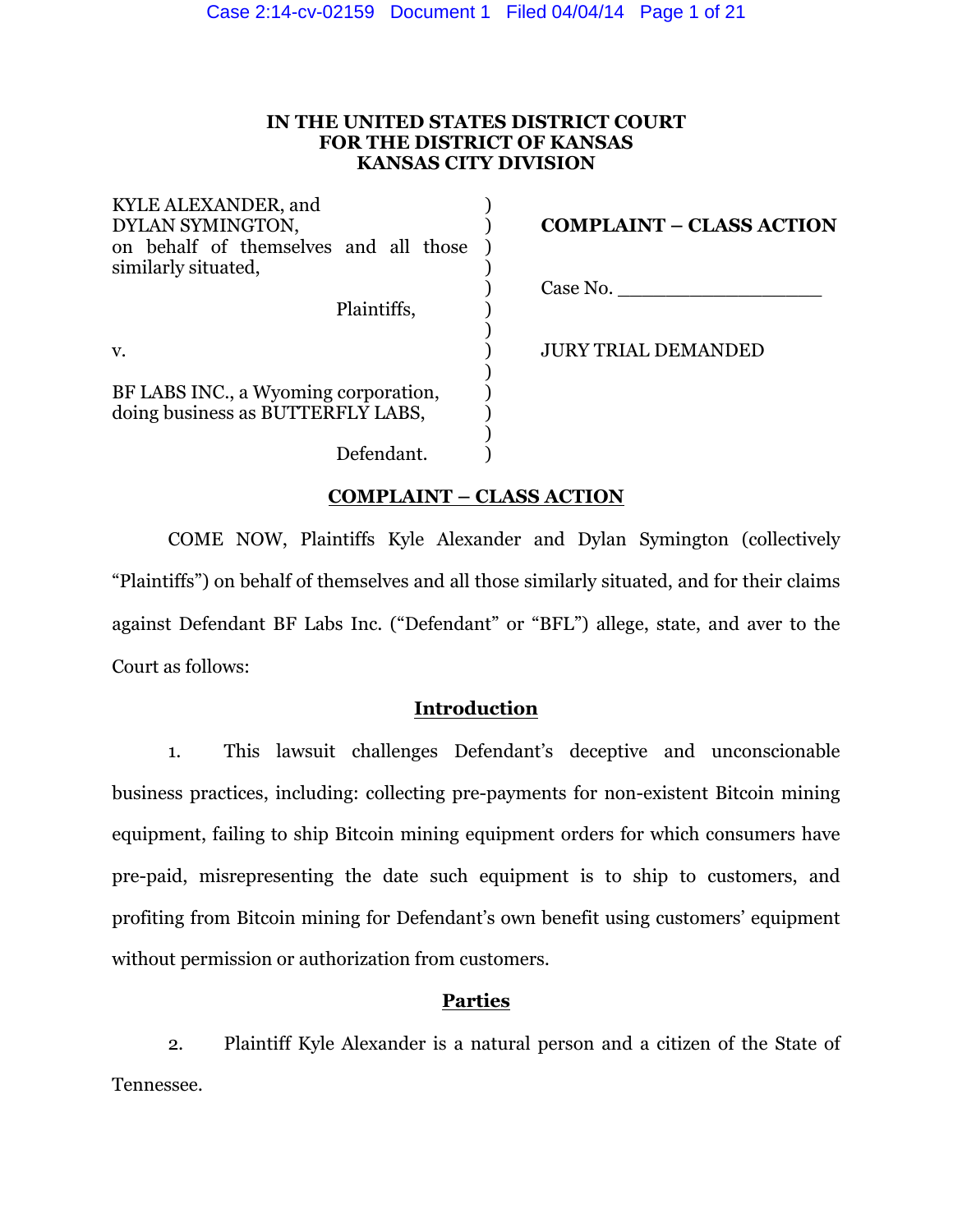### Case 2:14-cv-02159 Document 1 Filed 04/04/14 Page 2 of 21

3. Plaintiff Dylan Symington is a natural person and a citizen of the State of Maryland.

4. Defendant BF Labs, Inc. is a Wyoming corporation with its principal place of business at 10770 El Monte St., #101, Leawood, Johnson County, Kansas.

5. Defendant is registered to do business in the State of Kansas and maintains a registered agent at 112 SW  $7<sup>th</sup>$  Street, Suite 3C, Topeka, Kansas.

# **Jurisdiction and Venue**

6. Jurisdiction is proper in this Court pursuant to 28 U.S.C. § 1332(d) because the number of members of the proposed class is not less than 100, the aggregate amount in controversy exceeds \$5,000,000, exclusive of interest and costs, and at least one member of the class is a citizen of a different state than Defendant.

7. Venue is proper in this Court pursuant to 28 U.S.C. § 1391(b) because Defendant resides in, is found, has an agent, or transact affairs in this judicial district and because a substantial part of the events or omissions giving rise to the claims occurred in this judicial district.

# **General Allegations**

# **Bitcoin and Bitcoin Mining**

8. Defendant advertises itself to the public as a manufacturer of specialized computer equipment and processors for the task of mining bitcoins.

9. Bitcoin is a peer-to-peer payment system and digital currency created in 2009. Unlike traditional currency, bitcoins are not issued by a government or central banking authority.<sup>1</sup>

10. Bitcoin is considered a "cryptocurrency" because cryptography is used to

 <sup>1</sup> For clarity, Plaintiff uses "Bitcoin" to refer to the digital currency, protocol, or specification; and "bitcoin" to refer to the individual denomination or unit of the currency.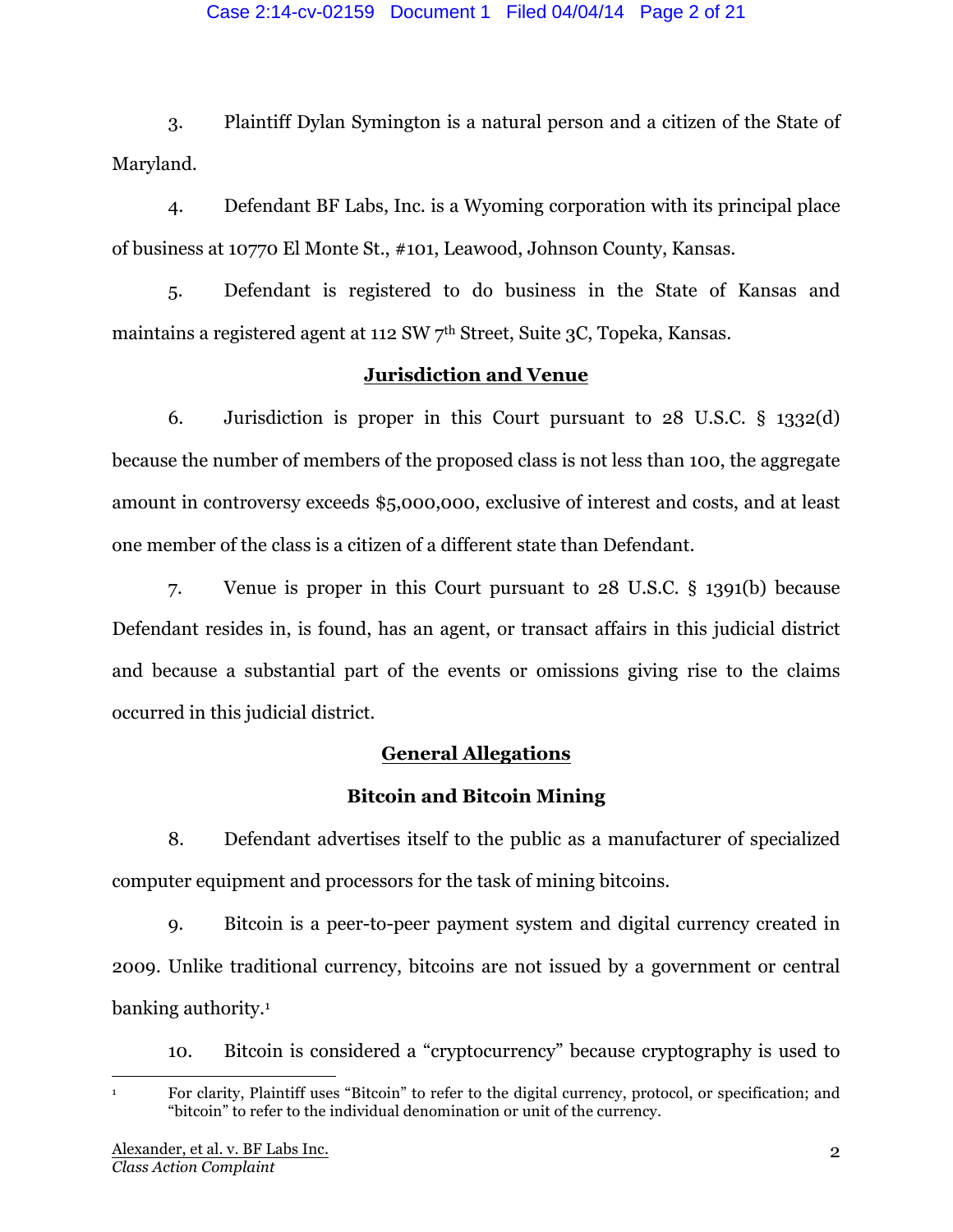#### Case 2:14-cv-02159 Document 1 Filed 04/04/14 Page 3 of 21

control the creation and transfer of the currency, creating a distributed, decentralized, and secure medium of exchange.

11. Bitcoins are regularly used to pay debts, purchase goods and services, and are exchanged for other currencies such as the U.S. dollar, U.K. pound sterling, or euro. For example on March 19, 2014, one bitcoin could be exchanged for an average of \$613.12.

12. Bitcoins are created by "mining", a process where "miners" receive transaction fees and newly minted bitcoins in return for verifying and recording payments into a public ledger.

13. By design, mining is a computationally intensive process that becomes more difficult over time.

14. As the difficulty of Bitcoin mining has increased over time, the computer hardware required to profitably mine has advanced from general purpose CPUs (found in common desktop computers), high-end GPUs (often found in gaming computers), FPGAs (field-programmable gate arrays), and ultimately to ASICs (application-specific integrated circuits) purpose built for performing the calculations necessary for Bitcoin mining.

### **The Butterfly Labs Scheme**

15. Defendant BF Labs, Inc. was formed July 2011. The majority of stock in Defendant was and continues to be held or controlled by Mr. Sonny Vleisides.

16. At the time of the formation of Defendant through the present, Mr. Vleisides was serving a term of supervised release for a felony conviction for Mail Fraud, in violation of 18 U.S.C. § 1341, in the United States District Court for the Central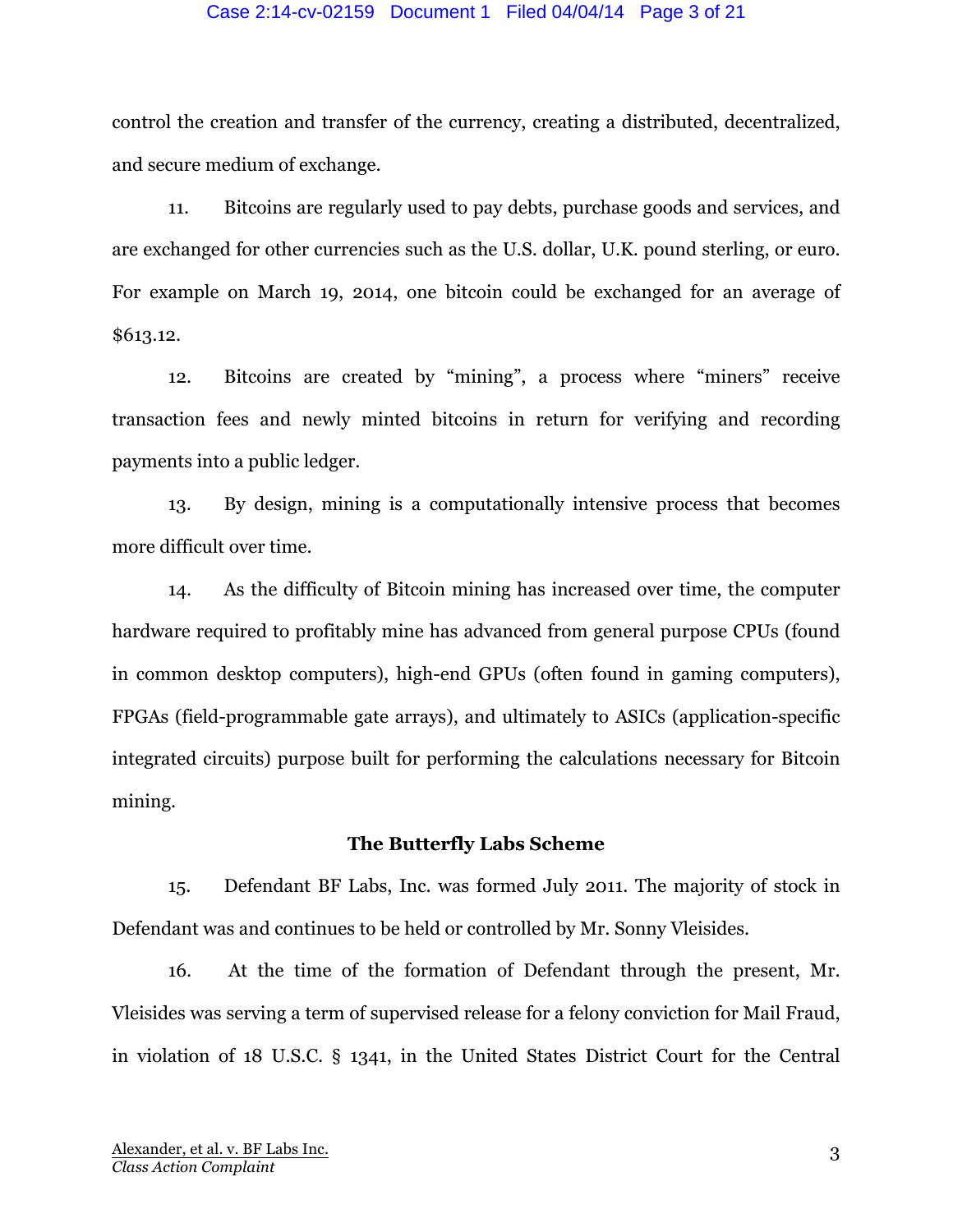District of California.2

17. Defendant using the name "Butterfly Labs" advertised for sale via the Internet a variety of ASIC based Bitcoin mining hardware, stating "Butterfly Labs manufactures a line of high speed encryption processors for use in bitcoin mining, research, telecommunication and security applications".

18. Defendant required consumers to pre-pay by PayPal, bitcoins, or bank wire transfer the entire amount of an order at the time the order was placed.

19. The Bitcoin mining products advertised by Defendant ranged in price from \$75 to over \$20,000.

20. Defendant represented that inventory of its Bitcoin mining products "was available".

21. Defendant represented its Bitcoin mining products were "in production" and "real".

22. Defendant represented its Bitcoin mining products were "expected to begin shipping soon", "shipping [had already] begun", or products would be "shipping by the end of the week".

23. Defendant represented that customers would most likely receive their equipment within "two months" after ordering, or such equipment "would be shipped in two months", or sooner.

 <sup>2</sup> As a condition of Mr. Vleisides' supervised release he was prohibited from engaging "as whole or partial owner, employee or otherwise, in any business involving loan programs, gambling or gaming activities, telemarketing activities, investment programs or any other business involving the solicitation of funds or cold-calls to customers without the express approval of the Probation Officer prior to engagement in such employment." *See* Judgment and Commitment Order, Case No. 2:07-CR-00134-DDP (C.D.Ca. November 15, 2010).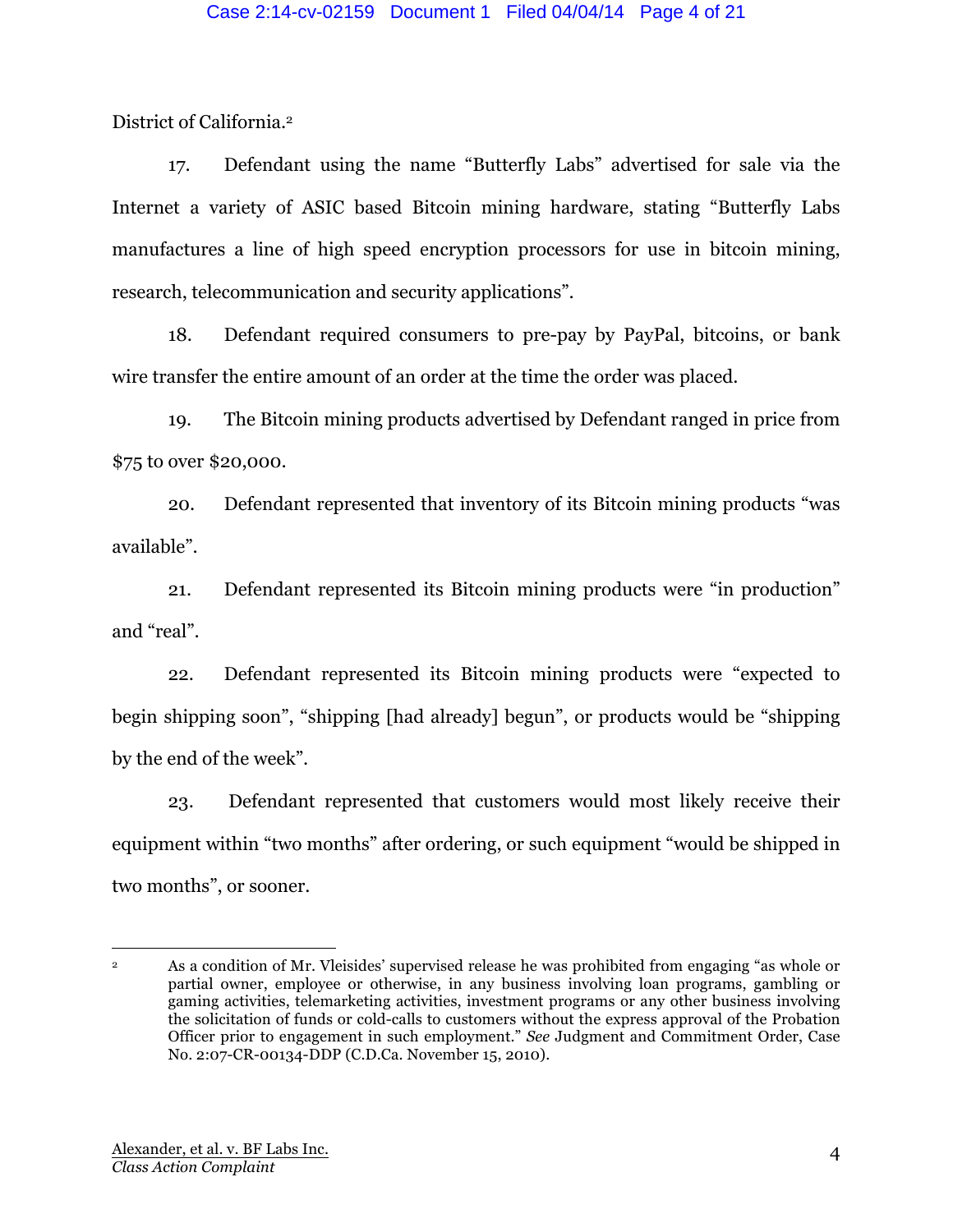#### Case 2:14-cv-02159 Document 1 Filed 04/04/14 Page 5 of 21

24. Defendant represented customers could receive a refund simply by asking for one, that "it's not a problem" for a customer to receive a refund, and Defendant could refund all prepayments "without a problem".

25. Defendant represented orders would be "shipped according to placement in the order queue" and for particular products the "first batch of chips" would be "more than enough for all pre-orders".

26. Defendant represented that it did not itself mine Bitcoins.

27. Defendant's representations were false, deceptive, and misleading.

28. Defendant's representations concealed or omitted a material fact.

29. Defendant's products did not exist at the time Defendant accepted prepayments.

30. Defendant knew or had reason to know that the products would not ship on the dates represented to customers.

31. In or about 2012, Defendant purchased a business known as "Eclipse Mining Consortium", which operates as a Bitcoin mining pool, an organization which permits the combination of Bitcoin mining efforts to offer participants faster, yet smaller, bitcoin distributions than would be achievable if the participants conducted mining operations on their own.

32. Instead of shipping completed Bitcoin mining hardware to customers after customers have already paid for the equipment, Defendant has utilized completed Bitcoin mining hardware to earn mining income for itself under the guise of "testing" such hardware.

33. This "testing" serves to enrich Defendant at the detriment of its customers by both denying the customers' use and benefit of equipment they have already paid for,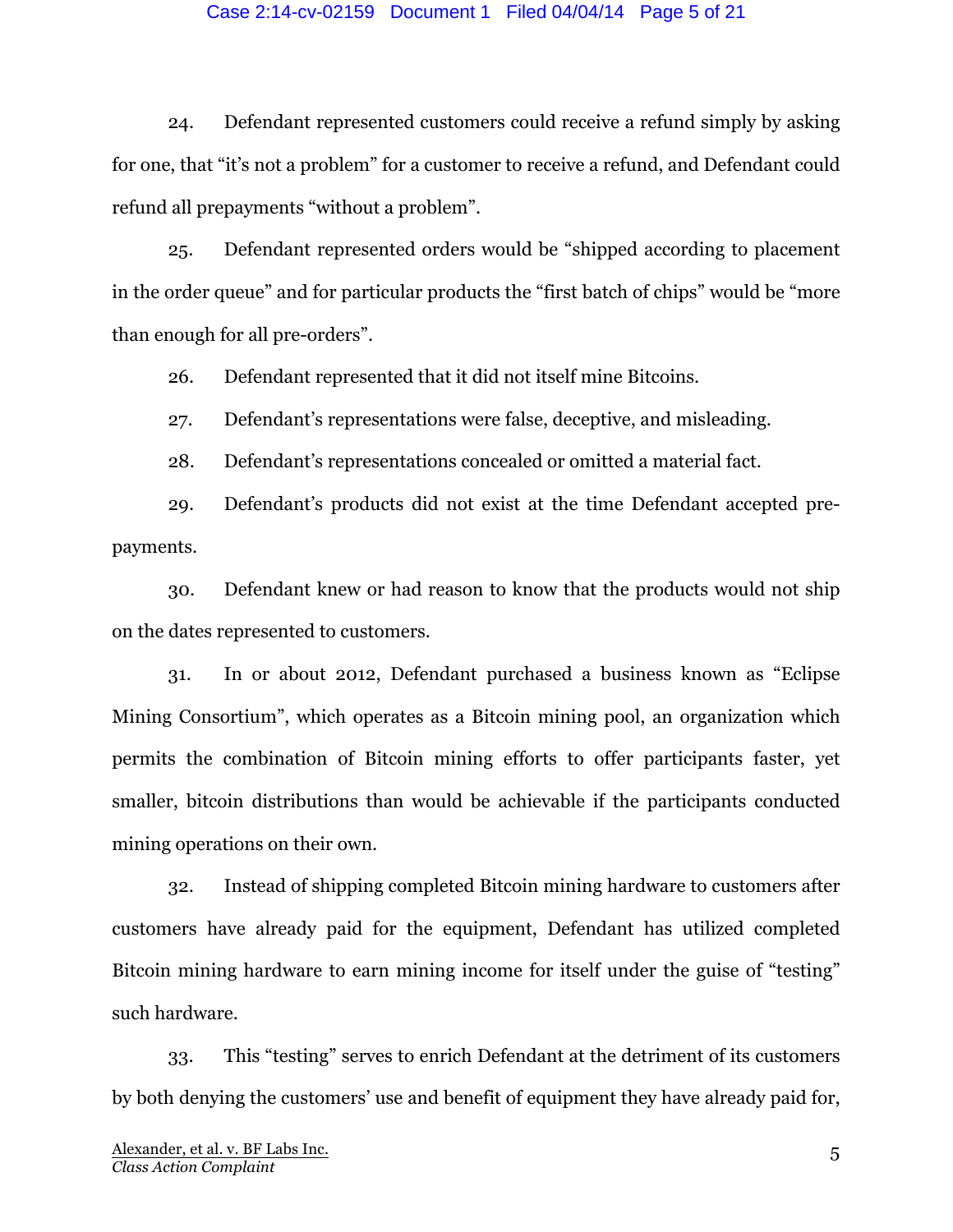#### Case 2:14-cv-02159 Document 1 Filed 04/04/14 Page 6 of 21

as well as increasing the overall mining difficulty required to generate future bitcoins.

34. Defendant has collected millions of dollars from customers for pre-orders of Bitcoin mining hardware.

35. Prior to discontinuing Defendant's ability to accept payments through the service, Paypal alone had processed over \$11 million dollars in pre-payments for Defendant's hardware.

36. Defendant's representatives admit Defendant has collected over \$25 million in customer pre-payments.

37. Defendant has utilized the funds from customer's pre-payments for:

- (a) the paid in full, unfinanced purchase of a residence in Leawood, Kansas for Mr. Sonny Vleisides;
- (b) an automobile for Mr. Sonny Vleisides; and
- (c) hundreds of thousands dollars in loans to shareholders of Defendant.

### **The Representative Plaintiffs' Orders**

### *Kyle Alexander*

38. In June of 2013, Plaintiff Kyle Alexander ordered a Bitcoin mining machine from Defendant.

39. Plaintiff Kyle Alexander paid \$308.00 to Defendant via PayPal for this equipment.

40. At the time Plaintiff Kyle Alexander ordered and paid for mining equipment, Defendant represented to Plaintiff Kyle Alexander and other potential customers that its inventory "was available", "in production", available for "shipping soon", and/or that "shipping [had already] begun", and that customers would most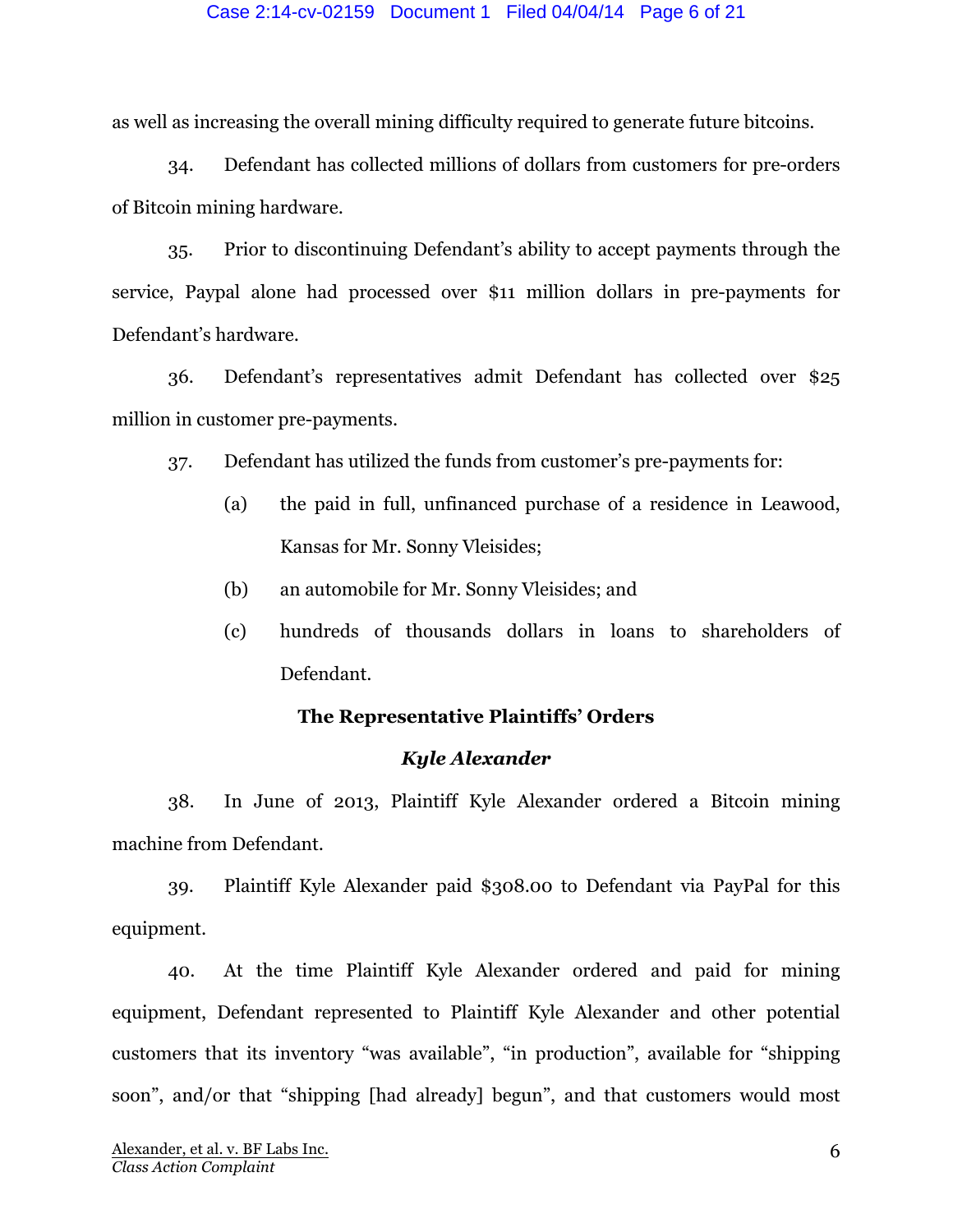### Case 2:14-cv-02159 Document 1 Filed 04/04/14 Page 7 of 21

likely receive their equipment within "two months" after ordering.

41. In July of 2013, Plaintiff Kyle Alexander contacted Defendant to inquire about his order and was informed by Defendant that "shipping had begun."

42. Over the next several months, Plaintiff Kyle Alexander continued to inquire about his order and was repeatedly informed by Defendant that "shipping had begun."

43. In March of 2014, Plaintiff Kyle Alexander again inquired about his order and Defendant advised him of the "good news" that his order had been changed to Defendant's "Mining by the GH" product, which is described on Defendant's website as a "product which is not yet live", which Defendant "expect[s] to launch in April, 2014."3

44. Plaintiff Kyle Alexander never changed or modified his order and never gave Defendant permission to use the equipment he ordered to mine bitcoins for itself or for anyone else.

45. To date, Plaintiff Kyle Alexander has not received any mining equipment from Defendant.

46. Since Plaintiff Kyle Alexander pre-paid for his order of mining equipment from Defendant in June of 2013, numerous bitcoins have been mined by others, and the difficulty of mining new bitcoins has substantially increased over such time.

### *Dylan Symington*

47. On April 3, 2013, Plaintiff Dylan Symington ordered a Bitcoin mining machine from Defendant.

48. Plaintiff Dylan Symington paid \$1,333.00 to Defendant via PayPal for this

<sup>3</sup> *See* Bitcoin Mining Hardware Bitcoin Mining by the GH (https://products.butterflylabs.com/homepage-new-products/1-gh-cloud-hosted-bitcoinhashing-power.html) retrieved March 31, 2014.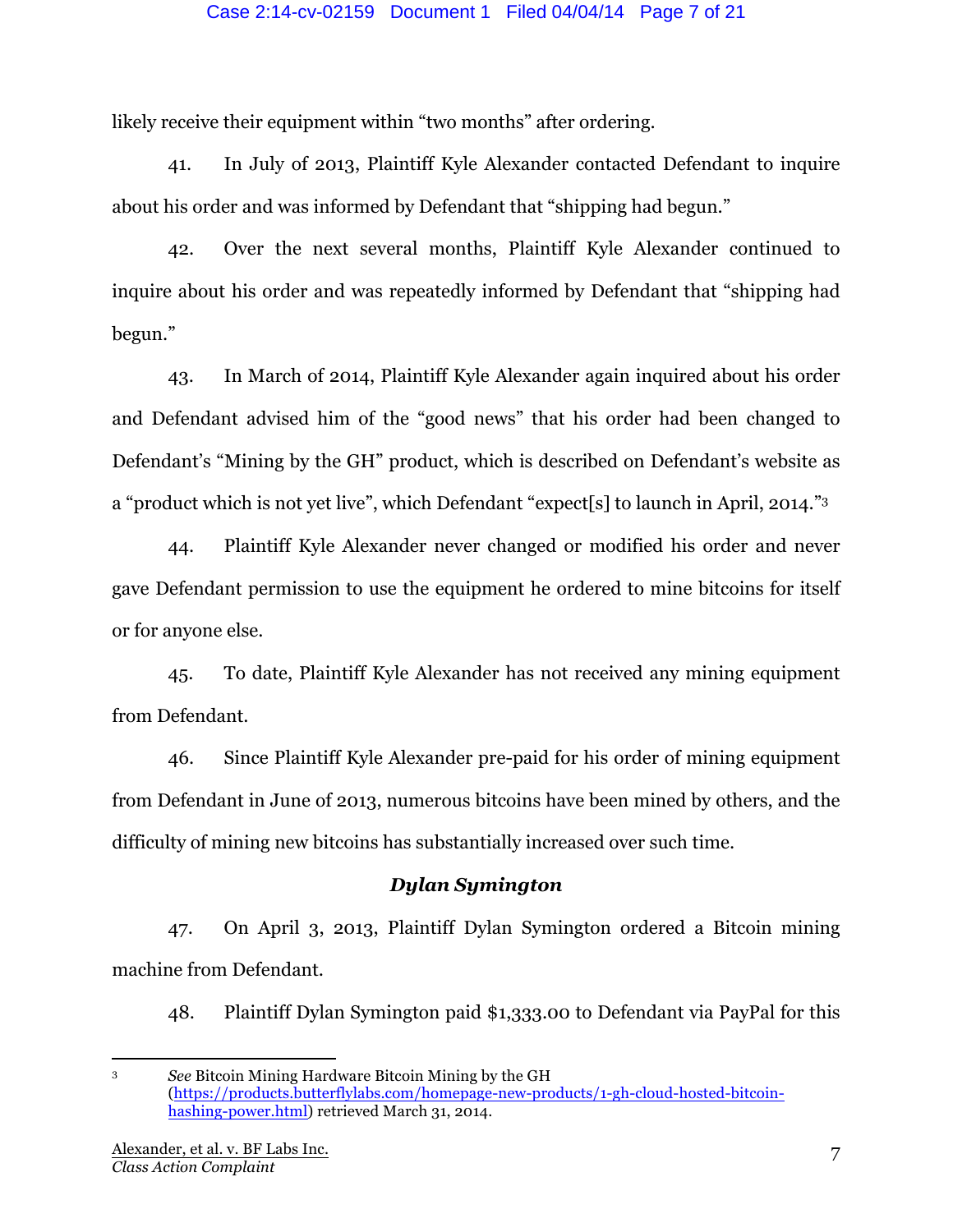#### Case 2:14-cv-02159 Document 1 Filed 04/04/14 Page 8 of 21

equipment.

49. At the time Plaintiff Dylan Symington ordered and paid for mining equipment, Defendant represented to Plaintiff Dylan Symington and other potential customers that its inventory "was available", "in production", available for "shipping soon", and/or that "shipping [had already] begun", and that customers would most likely receive their equipment within "two months" after ordering.

50. In September of 2013, Plaintiff Dylan Symington contacted Defendant to inquire about his order and why he had not yet received any mining equipment from Defendant.

51. Nearly seven months after receiving payment, on November 1, 2013, Defendant shipped mining equipment to Plaintiff Dylan Symington.

52. Plaintiff Dylan Symington never gave Defendant permission to use the equipment he ordered to mine bitcoins for itself or for anyone else.

53. Between the time Plaintiff Dylan Symington pre-paid for his order of mining equipment from Defendant in April of 2013 and the time he received mining equipment from Defendant in November of 2013, numerous bitcoins had been mined by others, and the difficulty of mining new bitcoins had substantially increased over such time.

### **Class Action Allegations**

54. Plaintiffs bring this action on their own behalf and on behalf of a class of all persons similarly situated, pursuant to Rule 23(a) and Rule 23(b)(3). The Plaintiff Class consists of all persons who pre-paid Defendant for Bitcoin mining equipment.

55. The Plaintiff Class satisfies all of the prerequisites stated in Rule 23(a):

(a) The class is so numerous that joinder of all members would be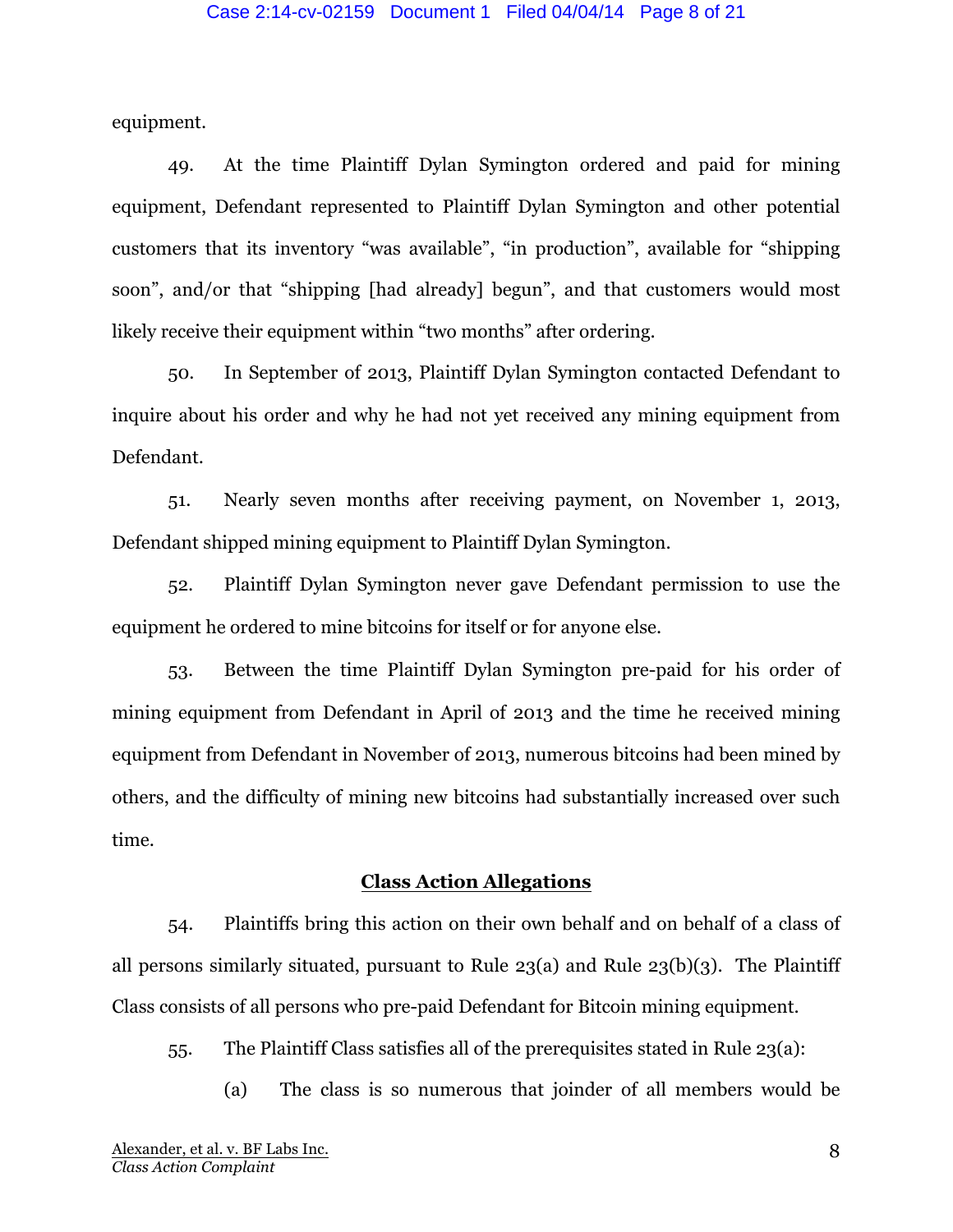impractical. Upon information and belief, members of the class number in the thousands. The number of class members can be identified from Defendant's records.

- (b) There are questions of law or fact common to the class, such as:
	- (i) whether or not Defendant accepted pre-paid orders for Bitcoin mining equipment;
	- (ii) whether or not such equipment existed at the time Defendant solicited pre-payments for Bitcoin mining equipment;
	- (iii) whether or not Defendant made representations regarding the time Bitcoin mining equipment would ship to customers;
	- (iv) whether or not Defendant represented consumers could receive a refund of their pre-payments;
	- (v) whether such representations by Defendant were truthful or misleading;
	- (vi) whether or not Defendant shipped Bitcoin mining equipment to customers;
	- (vii) whether or not Defendant shipped Bitcoin mining equipment to customers within the time promised;
	- (viii) whether or not Defendant profited or benefited from using customer's Bitcoin mining equipment after such equipment had been paid for by customers;
	- (ix) whether or not Defendant's use of customer's equipment was permitted or authorized by customers;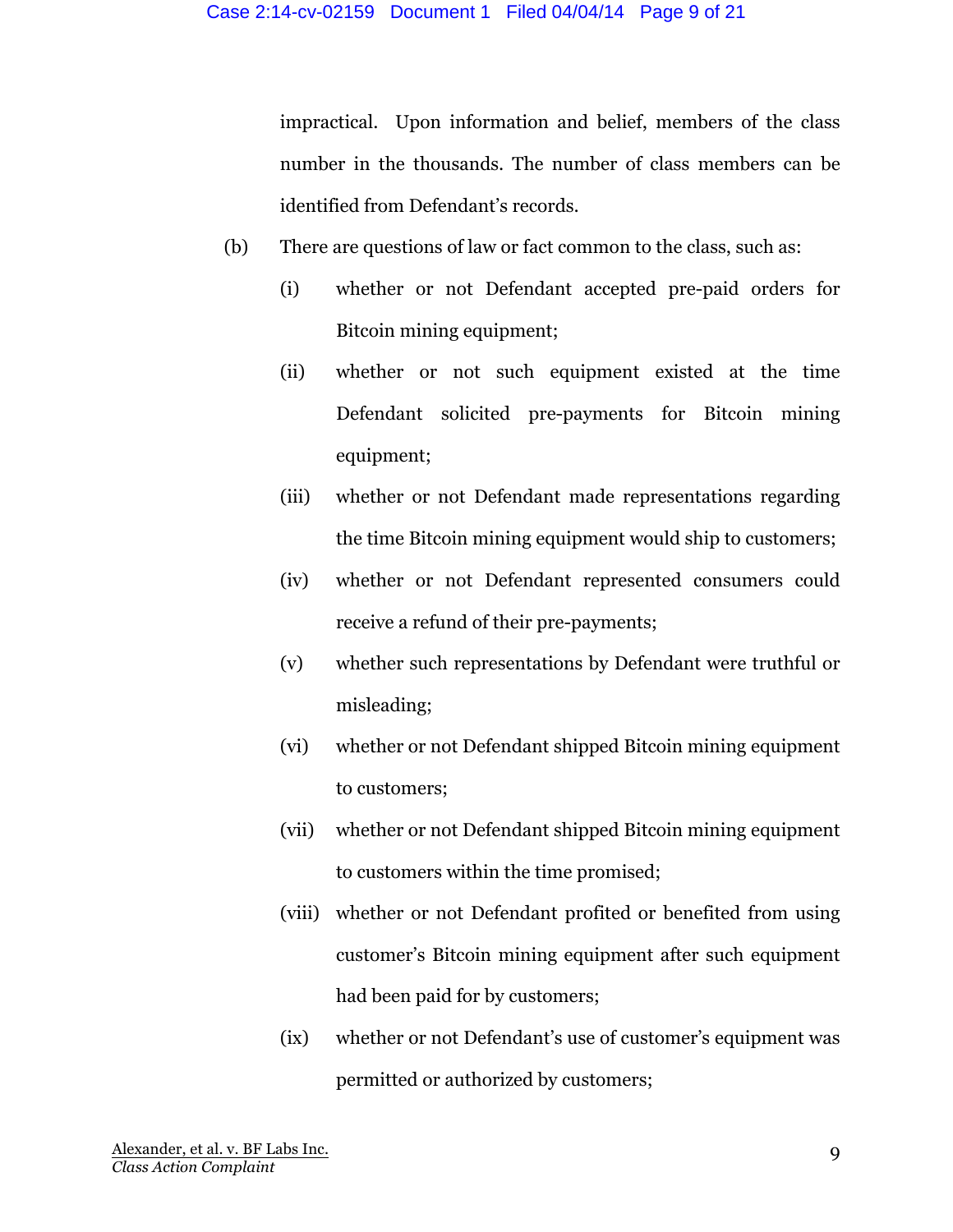- (x) whether or not the actions of Defendant violate the Kansas Consumer Protection Act;
- (xi) whether or not Defendant was unjustly enriched by Defendant's conduct;
- (xii) whether or not Defendant is liable to customers for conversion related to the use of the Bitcoin mining equipment; and
- (xiii) whether or not Defendant is liable to customers for negligent misrepresentation related to the sales and advertising of the Bitcoin mining equipment.
- (c) The claims of the representative plaintiffs are typical of the claims of the Plaintiff Class.
- (d) The representative plaintiffs and their counsel will fairly and adequately protect the interests of the class. The representative plaintiffs and their counsel have no conflicts of interest with other class members and have no interests antagonistic to the class. The representative plaintiffs and their counsel will prosecute the action vigorously on behalf of the class. The representative plaintiffs' counsel is experienced in litigating consumer class action cases.

56. Further, the prosecution of separate actions by individual members of the class would create a risk of inconsistent or varying adjudications with respect to individual members of the class, which would establish incompatible standards of conduct for the party opposing the class.

57. The questions of law or fact common to the members of the class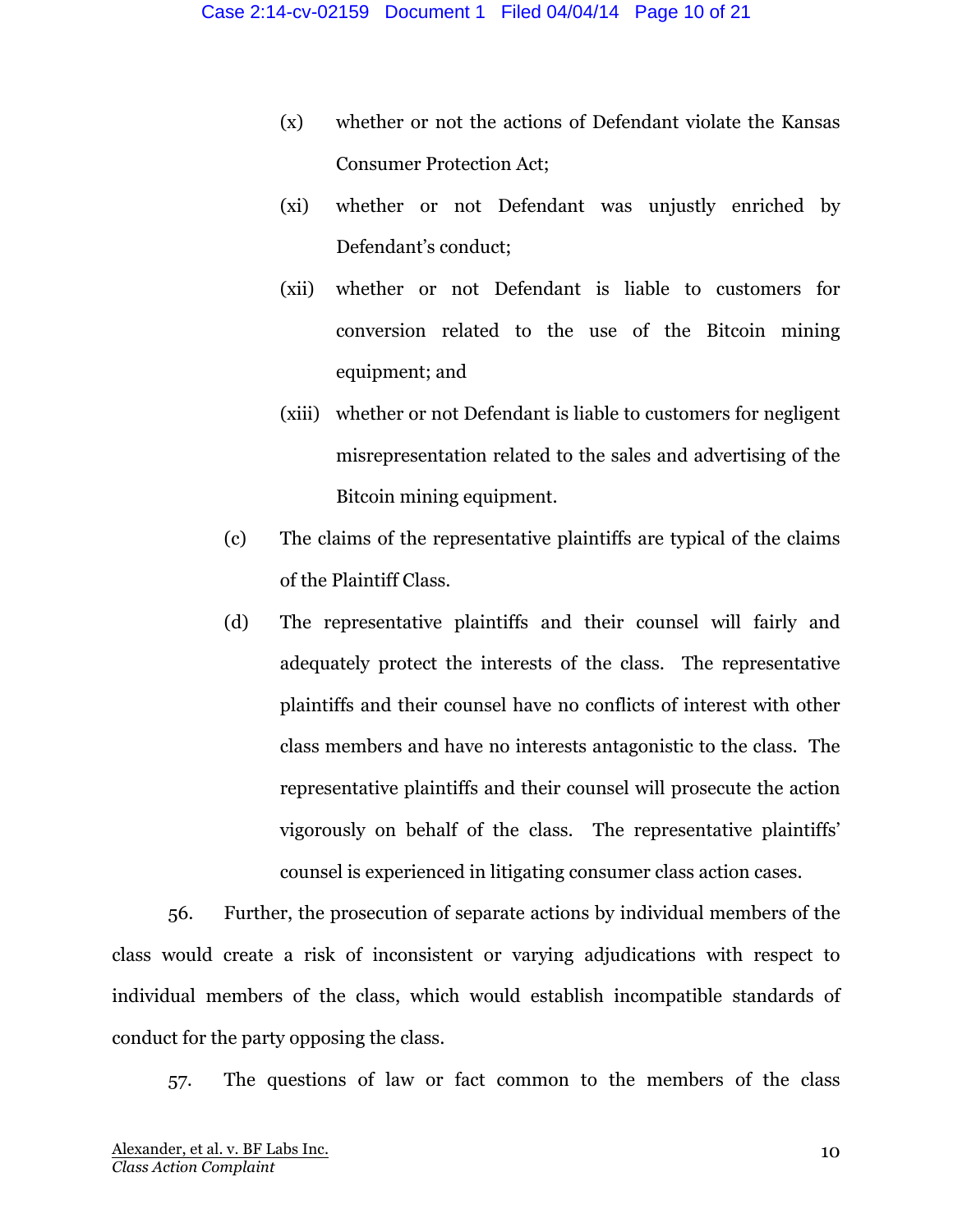### Case 2:14-cv-02159 Document 1 Filed 04/04/14 Page 11 of 21

predominate over any questions affecting only individual members, and the class action is superior to other available methods for the fair and efficient adjudication of this controversy, in that:

- (a) It is believed that Defendant's computer, personal, financial, and business records will enable Plaintiffs to readily identify class members and establish liability and damages;
- (b) Liability and damages can be established for Plaintiffs and the class with the same or similar common proofs;
- (c) Damages for each class member can be calculated in the same or similar manner;
- (d) A class action will result in an orderly and expeditious administration of claims and will foster economies of time, effort, and expense;
- (e) A class action will contribute to uniformity of decisions concerning Defendant's practices; and
- (f) As a practical matter, the claims of the class are likely to go unaddressed absent class certification.

# **Count I: Violation of the Kansas Consumer Protection Act, K.S.A. §§ 50-626, 50-27, and 50-634**

58. Plaintiffs re-allege and incorporate by reference all other Paragraphs of this Complaint as if fully set forth herein.

59. In pertinent part, the Kansas Consumer Protection Act, K.S.A. § 50-626 provides:

> No supplier shall engage in any deceptive act or practice in connection with a consumer transaction[.]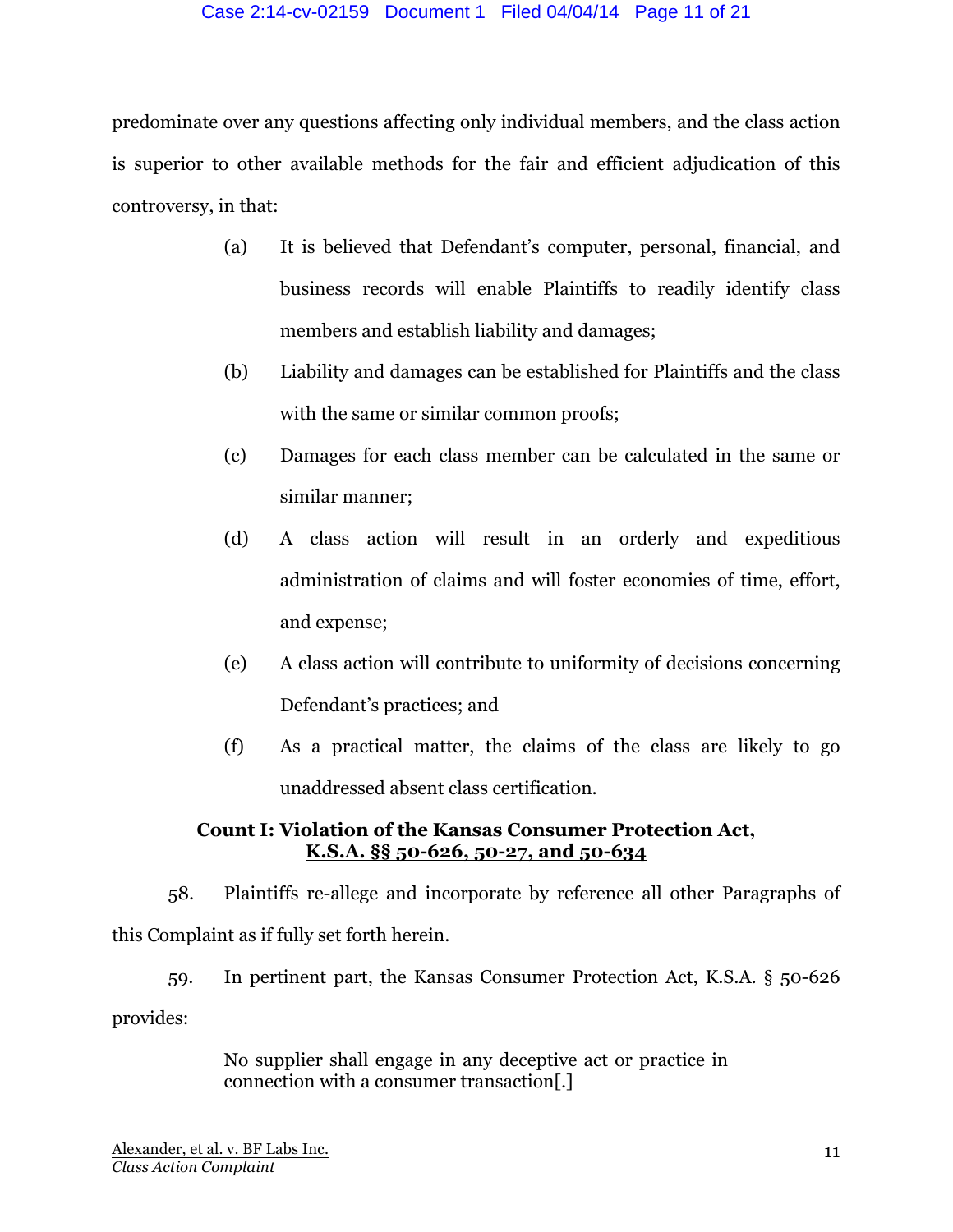#### Case 2:14-cv-02159 Document 1 Filed 04/04/14 Page 12 of 21

60. In pertinent part, the Kansas Consumer Protection Act, K.S.A. § 50-627 provides:

> No supplier shall engage in any unconscionable act or practice in connection with a consumer transaction.

61. Defendant is a manufacturer, distributor, dealer, seller, lessor, assignor, or other person who, in the ordinary course of business solicits, engages in or enforces consumer transactions, and is therefore a "supplier" as defined in K.S.A. § 50-624(l).

62. Plaintiffs, and the proposed class, are individuals, husbands and wives, sole proprietors, or family partnerships who seek or acquire property or services for personal, family, household, or business purposes, and are therefore "consumers" as defined in K.S.A. §50-624(b).

63. The purchase of Bitcoin mining equipment from Defendant constitutes a "consumer transaction" pursuant to the definition provided in K.S.A. § 50-624(c).

64. The Kansas Consumer Protection Act, K.S.A. § 50-634 provides for a private right of action for "a consumer who is aggrieved by a violation of this act."

65. Defendant violated K.S.A. § 50-626 by engaging in deceptive acts and practices in connection with a consumer transaction, including:

> (a) knowingly or with reason to know, representing the status of Defendant's Bitcoin mining equipment inventory as being available, in production, available for shipping soon, and/or that shipping has already begun when, in reality, the status of Defendant BFL's mining equipment inventory was not available, not in production, not available for shipping soon, and/or not already shipping;

> (b) willfully using an exaggeration, falsehood, innuendo, or ambiguity as to a material fact, specifically regarding when shipment of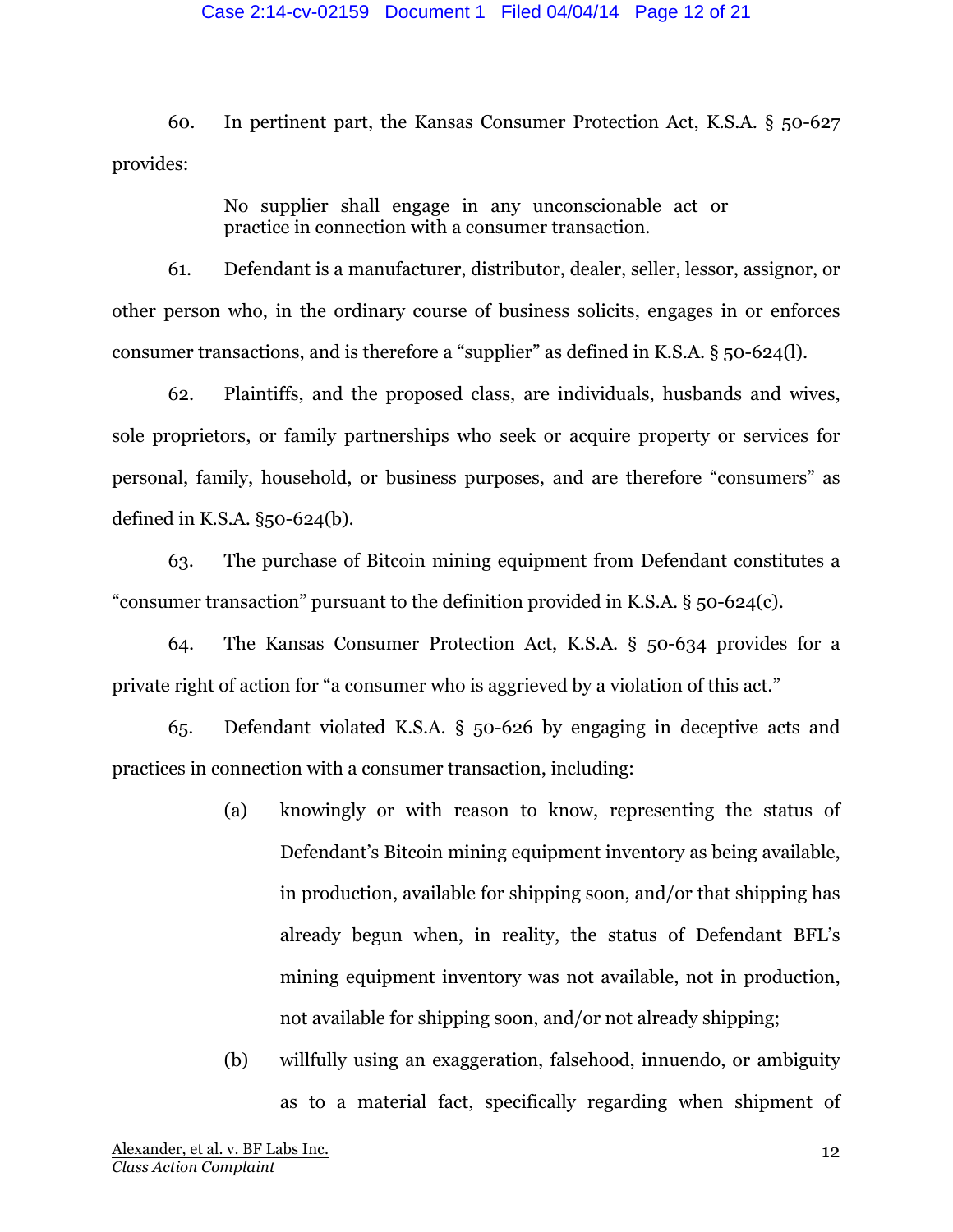mining equipment would occur and/or that mining equipment most likely would be shipped within two months or sooner;

- (c) willfully failing to state a material fact, specifically that shipment of mining equipment would likely not occur for over six months, would never occur, and/or that Defendant BFL intended to keep and use the mining equipment itself;
- (d) offering mining equipment without the intent to sell or ship the mining equipment; and
- (e) offering mining equipment without the intent to supply the reasonable, expectable public demand and without truthfully disclosing the limitations.

70. Defendant violated K.S.A. § 50-627 by engaging in unconscionable acts and practices in connection with a consumer transaction, including:

- (a) taking advantage of the inability of the consumer reasonably to protect the consumer's interests;
- (b) ensuring the consumer was unable to receive a material benefit from the transaction, specifically that the consumer would pay for but never receive the mining equipment or that the equipment would be essentially worthless by the time the consumer actually received the mining equipment; and
- (c) making a misleading statement of opinion on which the consumer was likely to rely to the consumer's detriment, specifically that mining equipment would most likely be shipped in two months or soon thereafter and/or that shipping had begun.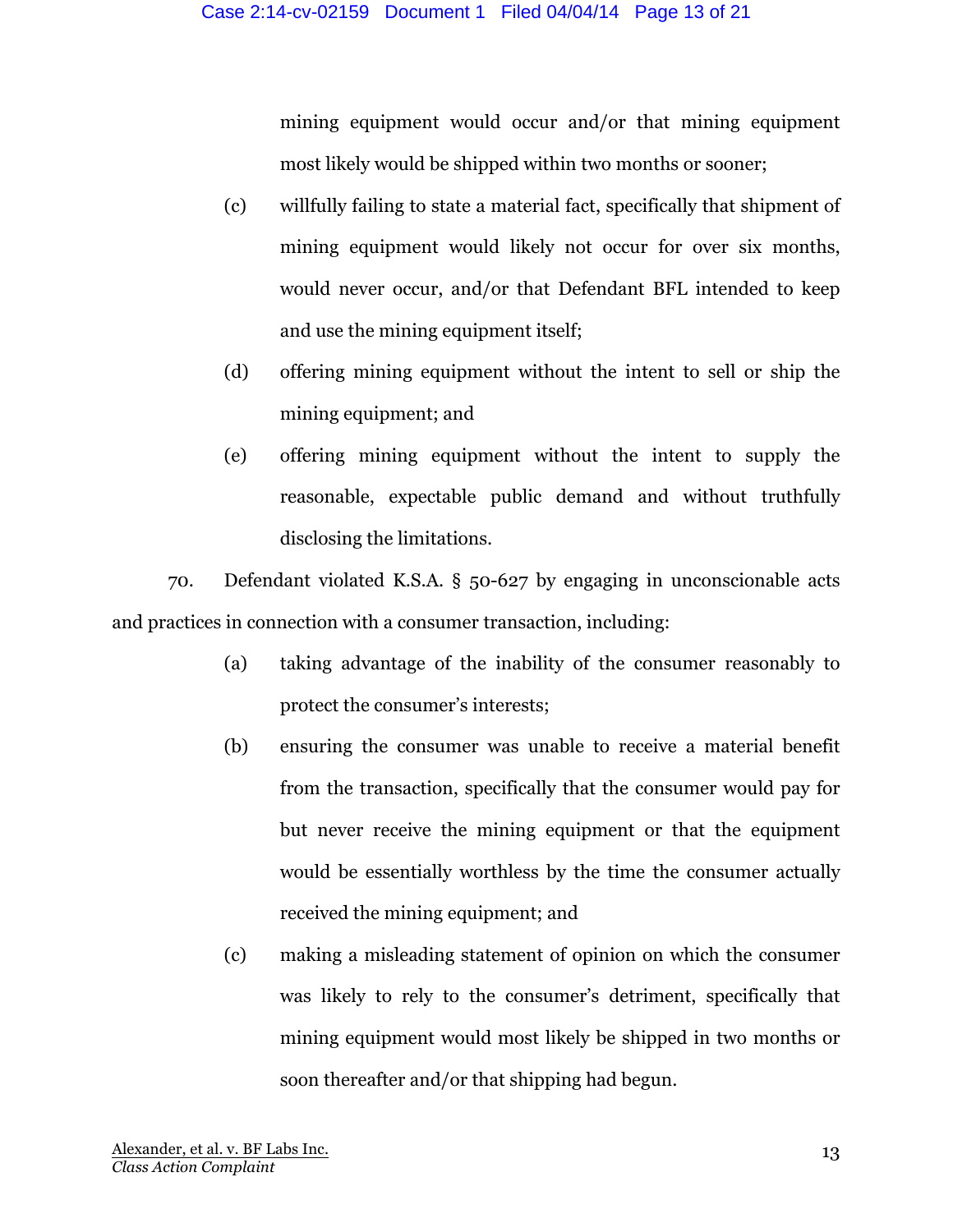### Case 2:14-cv-02159 Document 1 Filed 04/04/14 Page 14 of 21

71. To their detriment, Plaintiffs relied on the above statements and omissions by Defendant when deciding to purchase mining equipment and did in fact purchase mining equipment from Defendant.

72. As a direct and proximate result of Defendant's deceptive and unconscionable acts and practices, Plaintiffs were aggrieved and have suffered an ascertainable loss, including, but not limited to: the purchase price and interest thereon (if paid in money), the value of the bitcoins paid to Defendant and loss of the use thereof (if paid in Bitcoin), the loss of use of equipment that Plaintiffs did not receive or did not receive in a timely manner, the loss of bitcoins which were mined by Defendant using Plaintiffs' equipment, the diminution in value of the Bitcoin mining equipment as a result of Defendant's conduct, and costs of suit, and attorney's fees.

73. Plaintiffs are entitled to an award of punitive damages because Defendant willfully and intentionally violated K.S.A. §§ 50-626 and 50-627.

74. Plaintiffs are entitled to an award of attorney's fees pursuant to K.S.A. § 50-634.

### **Count II: Unjust Enrichment**

75. Plaintiffs re-allege and incorporate by reference all other Paragraphs of this Complaint as if fully set forth herein.

76. A benefit was conferred on Defendant in that Plaintiffs paid money and/or bitcoins to Defendant.

77. A benefit was conferred on Defendant in that Defendant used Plaintiffs' mining equipment to mine bitcoins for itself.

78. Defendant accepted and appreciated the money and/or bitcoin payments from Plaintiffs and had knowledge of such facts.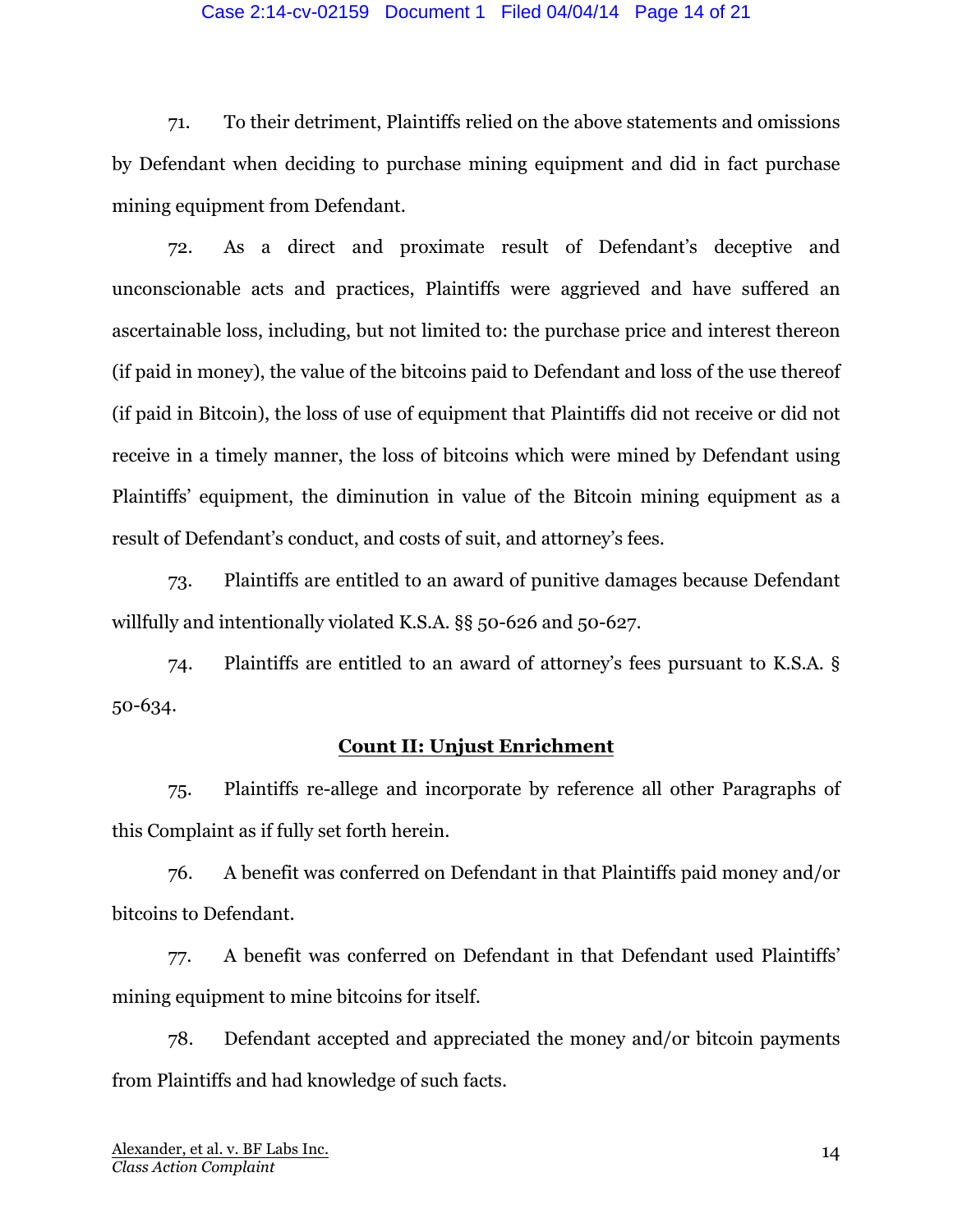### Case 2:14-cv-02159 Document 1 Filed 04/04/14 Page 15 of 21

79. Defendant accepted and appreciated the use of Plaintiffs' mining equipment and the bitcoins it mined for itself using Plaintiffs' mining equipment and had knowledge of such facts.

80. To date, Defendant has retained such benefits in that Defendant has retained the money and/or bitcoin payments without paying for their value or increased value over time.

81. To date, Defendant has retained such benefits in that Defendant has retained the bitcoins it mined for itself using Plaintiffs' mining equipment without paying for the use of Plaintiffs' mining equipment or the value or increased value of bitcoins mined therefrom over time.

82. Under the circumstances, Defendant's acceptance and retention of the money and/or bitcoin payments, and use of Plaintiffs' mining equipment and retention of bitcoins mined therefrom, without paying for its value, is inequitable because:

- (a) Defendant has either not provided the mining equipment it promised to ship to Plaintiffs in exchange for the money and/or bitcoin payments or provided the mining equipment several months after-the-fact;
- (b) even if Defendant immediately provided the mining equipment to Plaintiffs, the equipment is now essentially worthless;
- (c) the money and/or bitcoin payments retained by Defendant have increased in value over time;
- (d) Plaintiffs never gave Defendant permission to use their mining equipment to mine bitcoins for itself or for anyone else;
- (e) Defendant has benefitted from the increase in value in money and/or bitcoin payments over time and has used these payments and the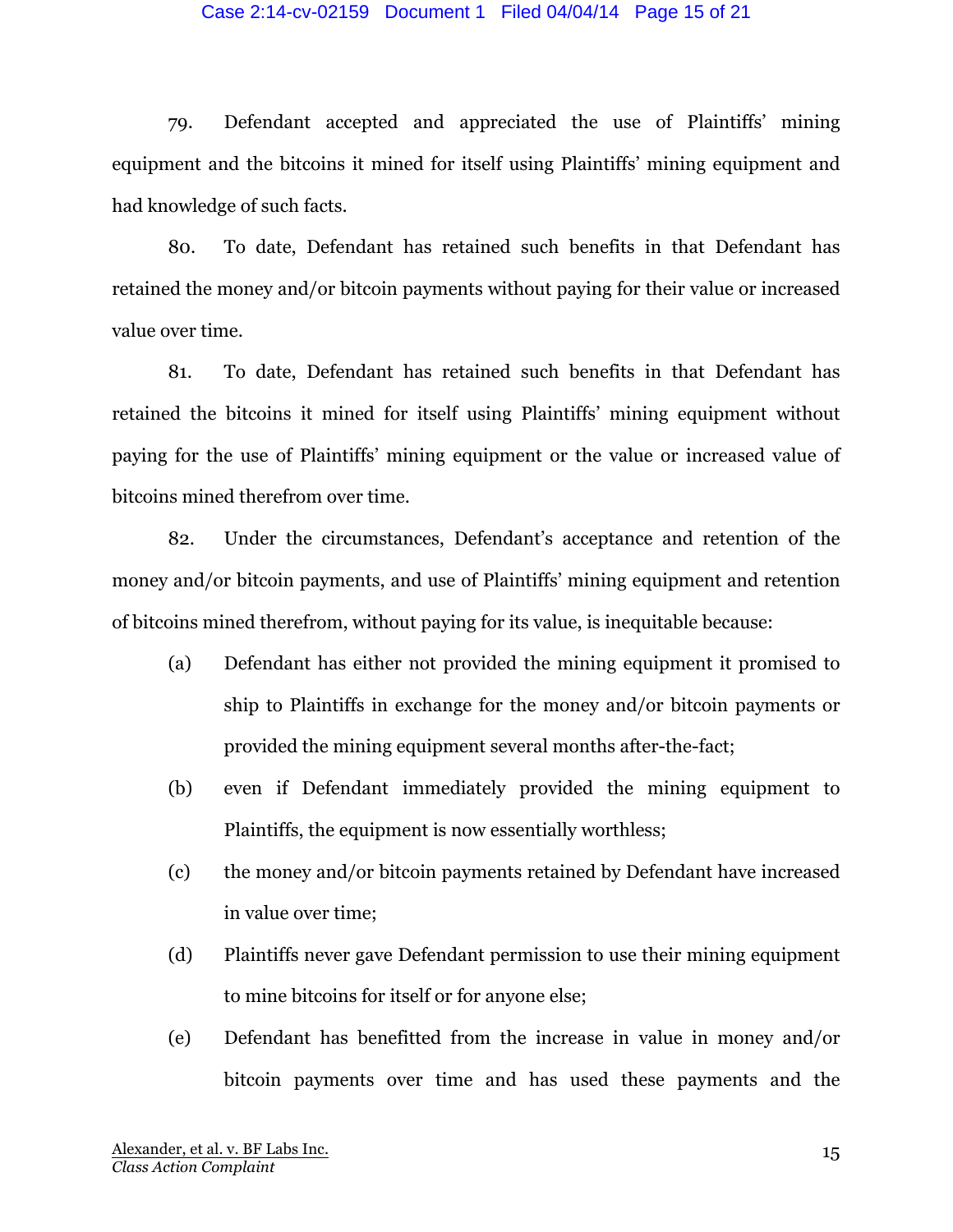increased value of such payments to purchase houses and cars, to make loans, and/or to manufacture additional mining equipment for its own use and benefit;

- (f) Defendant has benefitted from using Plaintiffs' mining equipment to mine bitcoins for itself and has used such bitcoins and the increased value of such bitcoins to purchase houses and cars, to make loans, and/or to manufacture additional mining equipment for its own use and benefit;
- (g) Defendant's retention of the money and/or bitcoin payments over time has resulted in additional profits from mining that could have been earned by Plaintiffs had Defendant timely shipped the mining equipment to Plaintiffs; and
- (h) Defendant's retention of the bitcoins mined using Plaintiffs' mining equipment over time has resulted in additional profits that could have been earned by Plaintiffs had Defendant timely shipped the mining equipment to Plaintiffs.

83. As a direct and proximate result of Defendant's deceptive and unconscionable acts and practices, Plaintiffs were aggrieved and have suffered an ascertainable loss, including, but not limited to: the purchase price and interest thereon (if paid in money), the value of the bitcoins paid to Defendant and loss of the use thereof (if paid in Bitcoin), the loss of use of equipment that Plaintiffs did not receive or did not receive in a timely manner, the loss of bitcoins which were mined by Defendant using Plaintiffs' equipment, the diminution in value of the Bitcoin mining equipment as a result of Defendant's conduct, and costs of suit, and attorney's fees.

84. The imposition of a constructive trust on the money and bitcoins paid to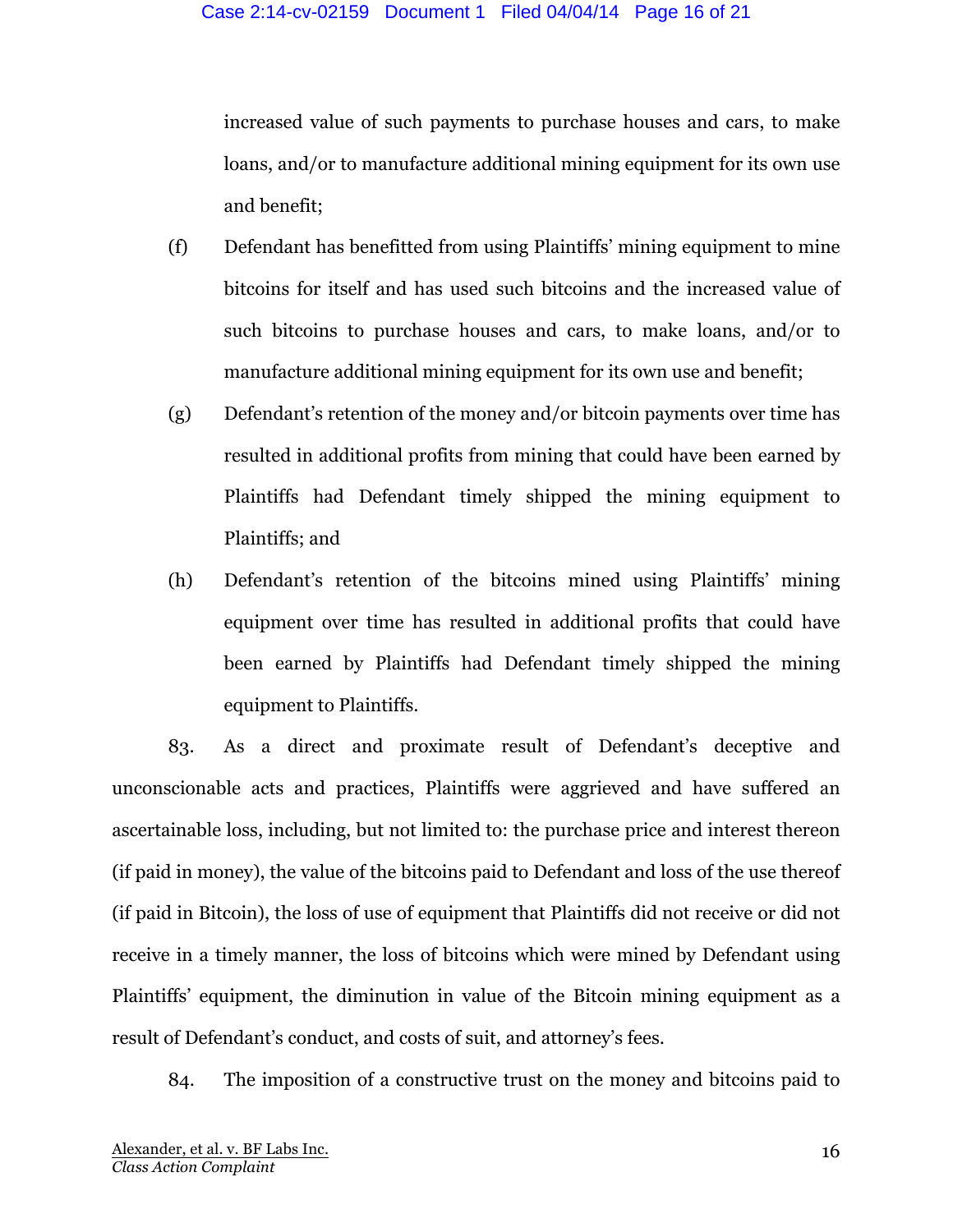Defendant is warranted given Defendant's unlawful conduct described above.

# **Count III: Negligent Misrepresentation**

85. Plaintiffs re-allege and incorporate by reference all other Paragraphs of this Complaint as if fully set forth herein.

86. Defendant, in the course of its business, and in a transaction in which Defendant had a pecuniary interest, supplied false information to Plaintiffs, including but not limited to those representations referenced in paragraphs 20-26.

87. Defendant made such representations for the guidance of others in their business transactions, specifically to encourage Plaintiffs to pay Defendant for Bitcoin mining equipment.

88. Defendant failed to exercise reasonable care or competence in obtaining or communicating this information.

89. A reasonable business in the same industry and in the same circumstances exercising due care would have known or should have known that such information was false as such, Defendant was thereby negligent in communicating such information.

90. To their detriment, Plaintiffs relied on the above statements and omissions by Defendant when deciding to purchase mining equipment and did in fact pay for mining equipment from Defendant.

91. Plaintiffs' reliance on Defendant representations was reasonable because, at the time, Plaintiffs had no reason to disbelieve Defendant's representations, were not aware of Defendant's inventory, production times, pending orders, or Defendant's use of Bitcoin mining equipment for its own benefit.

92. Plaintiffs are within the group of persons for whose benefit the information was supplied and representations were made by Defendant, specifically to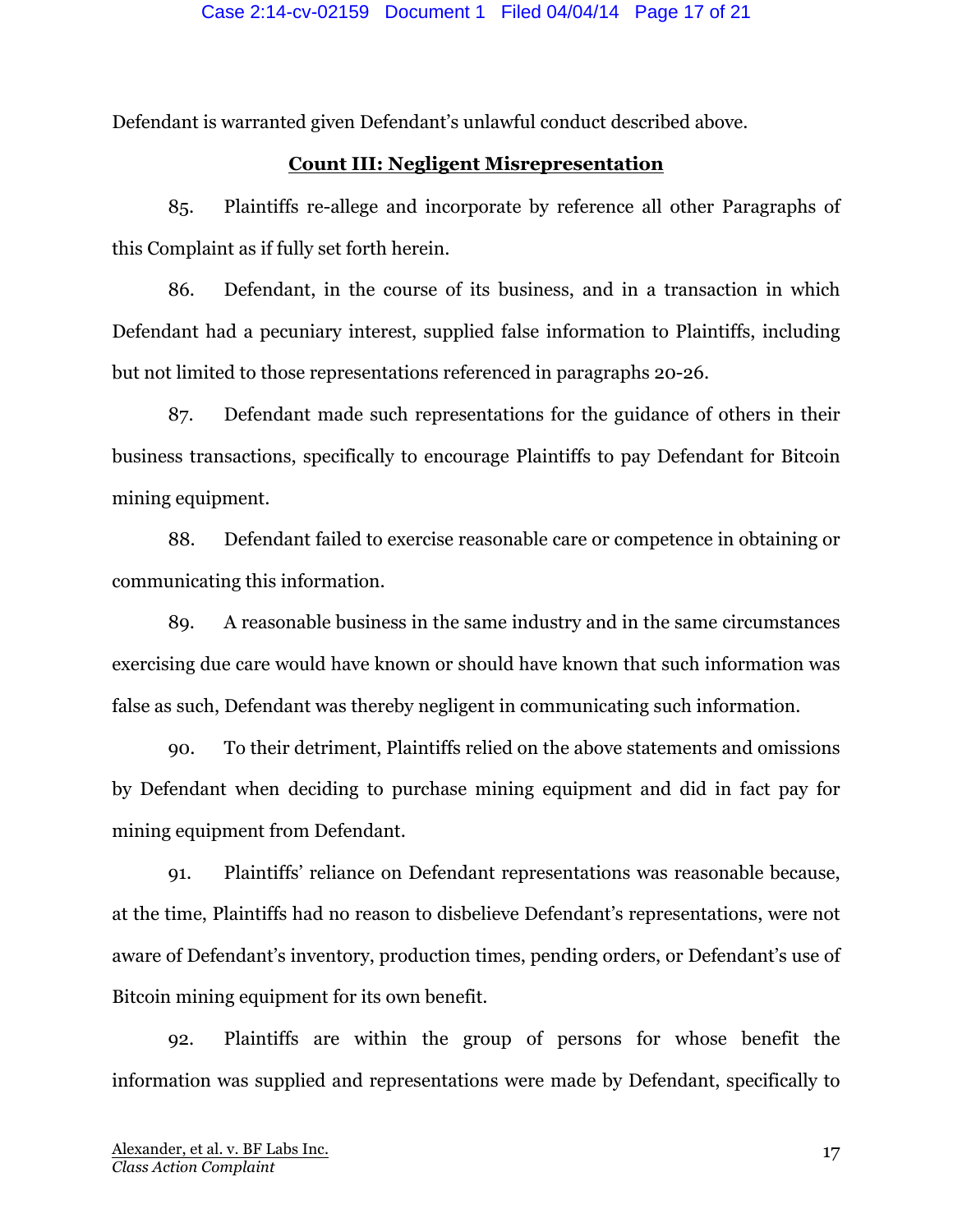#### Case 2:14-cv-02159 Document 1 Filed 04/04/14 Page 18 of 21

assist Plaintiffs and other potential customers in deciding whether to pay Defendant for Bitcoin mining equipment.

93. As a direct and proximate result of Defendant negligent misrepresentations, Plaintiffs were aggrieved and have suffered an ascertainable loss, including, but not limited to: the purchase price and interest thereon (if paid in money), the value of the bitcoins paid to Defendant and loss of the use thereof (if paid in Bitcoin), the loss of use of equipment that Plaintiffs did not receive or did not receive in a timely manner, the loss of bitcoins which were mined by Defendant using Plaintiffs' equipment, the diminution in value of the Bitcoin mining equipment as a result of Defendant's conduct, and costs of suit, and attorney's fees.

### **Count IV: Conversion**

94. Plaintiffs re-allege and incorporate by reference all other Paragraphs of this Complaint as if fully set forth herein.

95. Plaintiffs paid money and/or bitcoins to Defendant for the purposes of purchasing Bitcoin mining equipment consonant with the representations made by Defendant.

96. Plaintiffs have an ownership interest in such money and/or bitcoins until a condition is satisfied, *i.e.*, until Defendant provides the Bitcoin mining equipment.

97. Plaintiffs never authorized Defendant to keep and use their money and/or bitcoins without providing Bitcoin mining equipment or for any purpose other than to timely manufacture and ship the Bitcoin mining equipment to Plaintiffs.

98. Without authorization, Defendant assumed or exercised the right of ownership and possession over Plaintiffs' money and/or bitcoins by using such money and/or bitcoins for purposes other than timely manufacturing and shipping the Bitcoin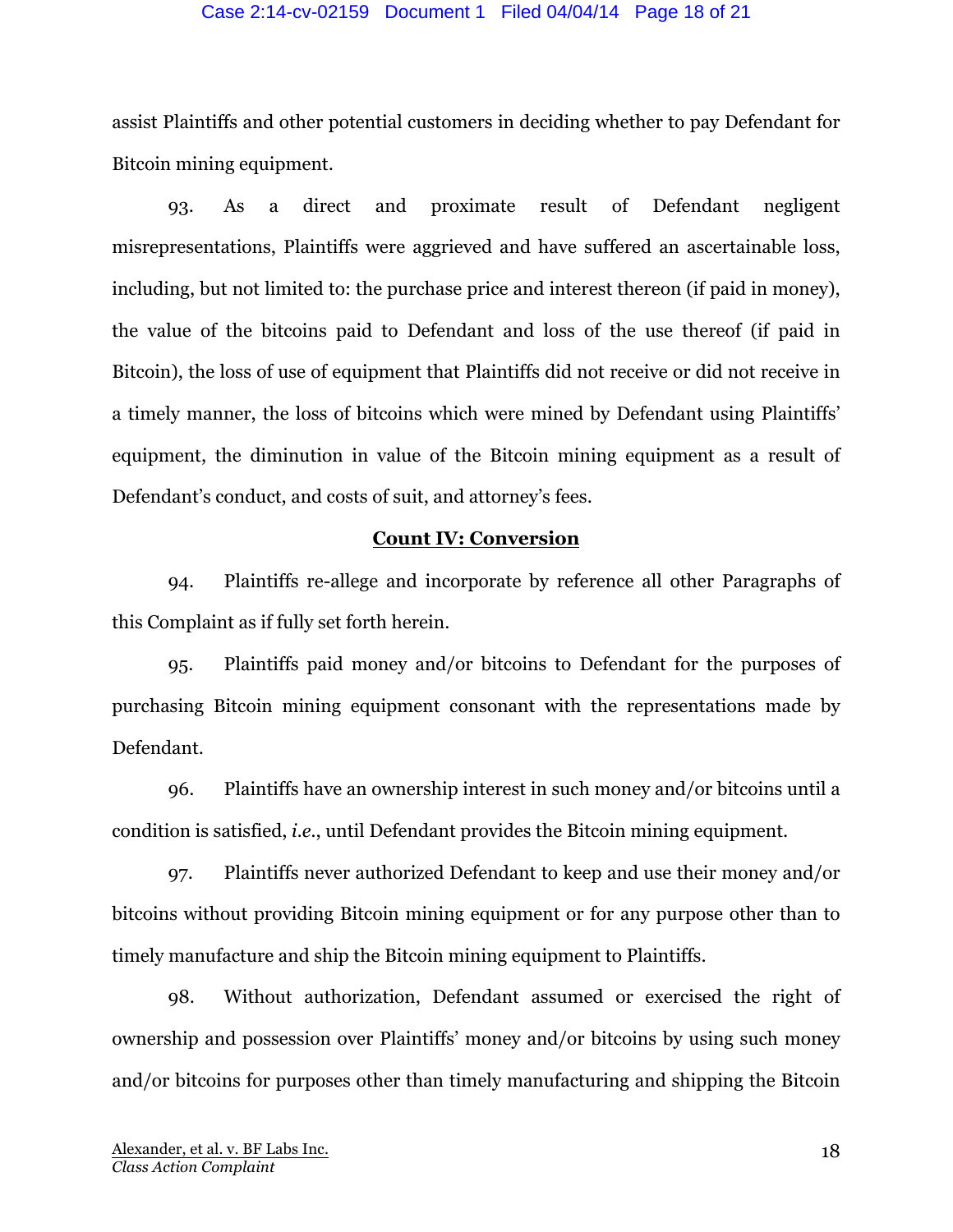#### Case 2:14-cv-02159 Document 1 Filed 04/04/14 Page 19 of 21

mining equipment to Plaintiffs.

99. During Defendant's exercise of unauthorized ownership and possession over Plaintiffs' money and/or bitcoins, Plaintiffs were excluded from exercising their ownership and possession rights over the money and/or bitcoins.

100. Further, by paying for and purchasing Bitcoin mining equipment from Defendant, Plaintiffs had an ownership interest in such Bitcoin mining equipment.

101. After Plaintiffs' Bitcoin mining equipment was manufactured, but before shipping such Bitcoin mining equipment to Plaintiffs, Defendant used Plaintiffs' Bitcoin mining equipment to mine bitcoins for Defendant's own use, benefit, and enrichment.

102. Plaintiffs never authorized Defendant to keep and use their Bitcoin mining equipment to develop bitcoins for Defendant's own use, benefit, and enrichment.

103. Without authorization, Defendant assumed or exercised the right of ownership and possession over Plaintiffs' Bitcoin mining equipment by keeping and using Plaintiffs' Bitcoin mining equipment to mine bitcoins for Defendant's own use, benefit, and enrichment before shipping such equipment to Plaintiffs.

104. During Defendant's exercise of unauthorized ownership and possession over Plaintiffs' Bitcoin mining equipment, Plaintiffs were excluded from exercising their ownership and possession rights over the Bitcoin mining equipment.

105. As a direct and proximate result of Defendant's conversion of Plaintiffs' money, bitcoins, and Bitcoin mining equipment, Plaintiffs were aggrieved and denied their ownership rights and have suffered an ascertainable loss, including, but not limited to: the purchase price and interest thereon (if paid in money), the value of the bitcoins paid to Defendant and loss of the use thereof (if paid in Bitcoin), the loss of use of equipment that Plaintiffs did not receive or did not receive in a timely manner, the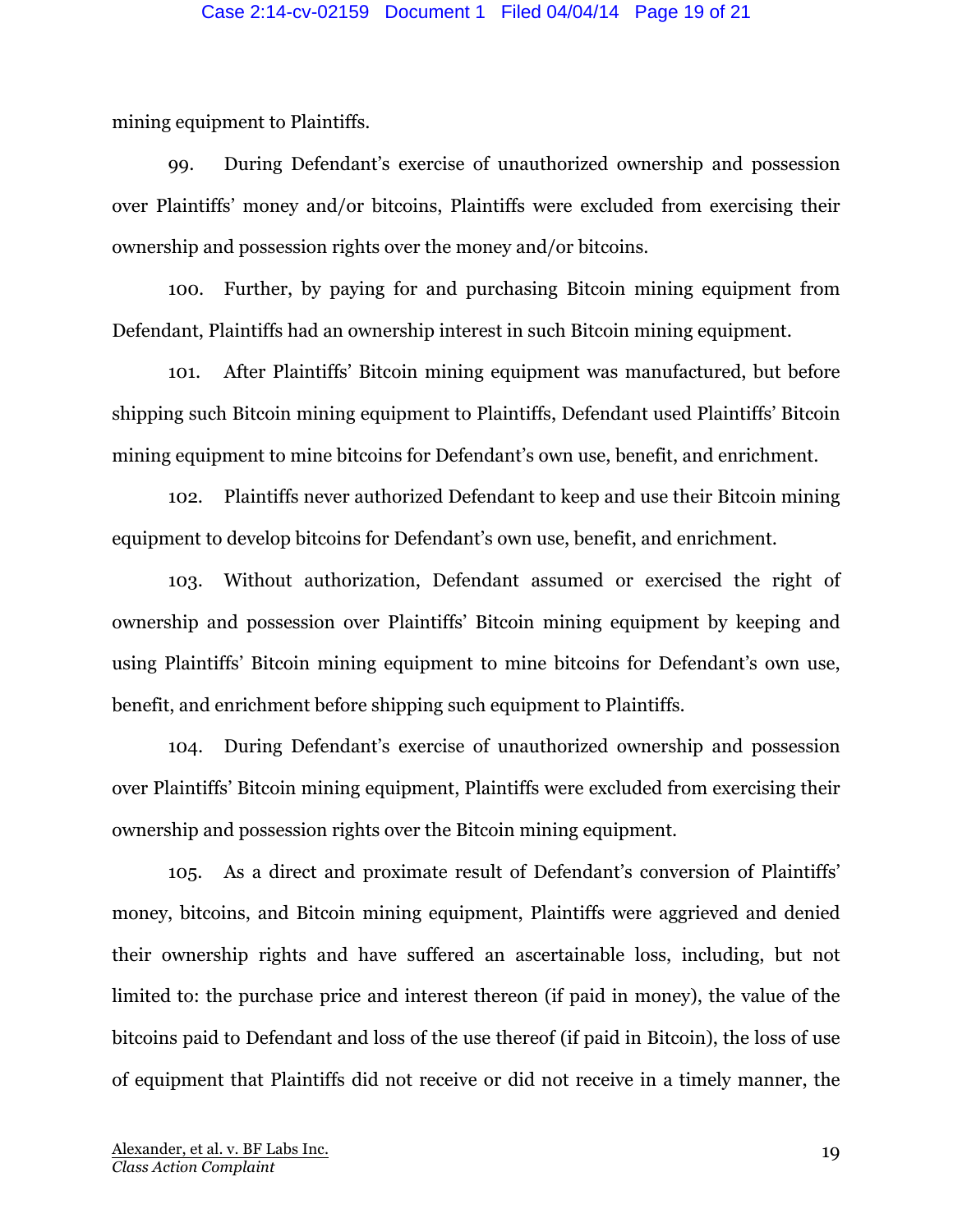### Case 2:14-cv-02159 Document 1 Filed 04/04/14 Page 20 of 21

loss of bitcoins which were mined by Defendant using Plaintiffs' equipment, the diminution in value of the Bitcoin mining equipment as a result of Defendant's conduct, and costs of suit, and attorney's fees.

**WHEREFORE** Plaintiffs, on behalf of themselves and all those similarly situated, pray this Court:

(a) Enter an order pursuant to Rule  $23(c)(1)$  that this action is to be maintained as a class action;

(b) Enter an order pursuant to Rule 23(g) appointing and denominating the undersigned as class counsel;

(c) Enter an order of restitution and disgorgement, and imposing a constructive trust as authorized by law and equity;

(d) Enter judgment in favor of Plaintiffs and Plaintiff Class against Defendant awarding damages, interest, costs of suit, attorney's fees, punitive damages; and all other relief this Court deems just and proper.

## **Demand For Trial By Jury**

Plaintiffs hereby demand a trial by jury on all issues so triable.

# **Designation of Place of Trial**

Plaintiffs request Kansas City, Kansas as the place of trial.